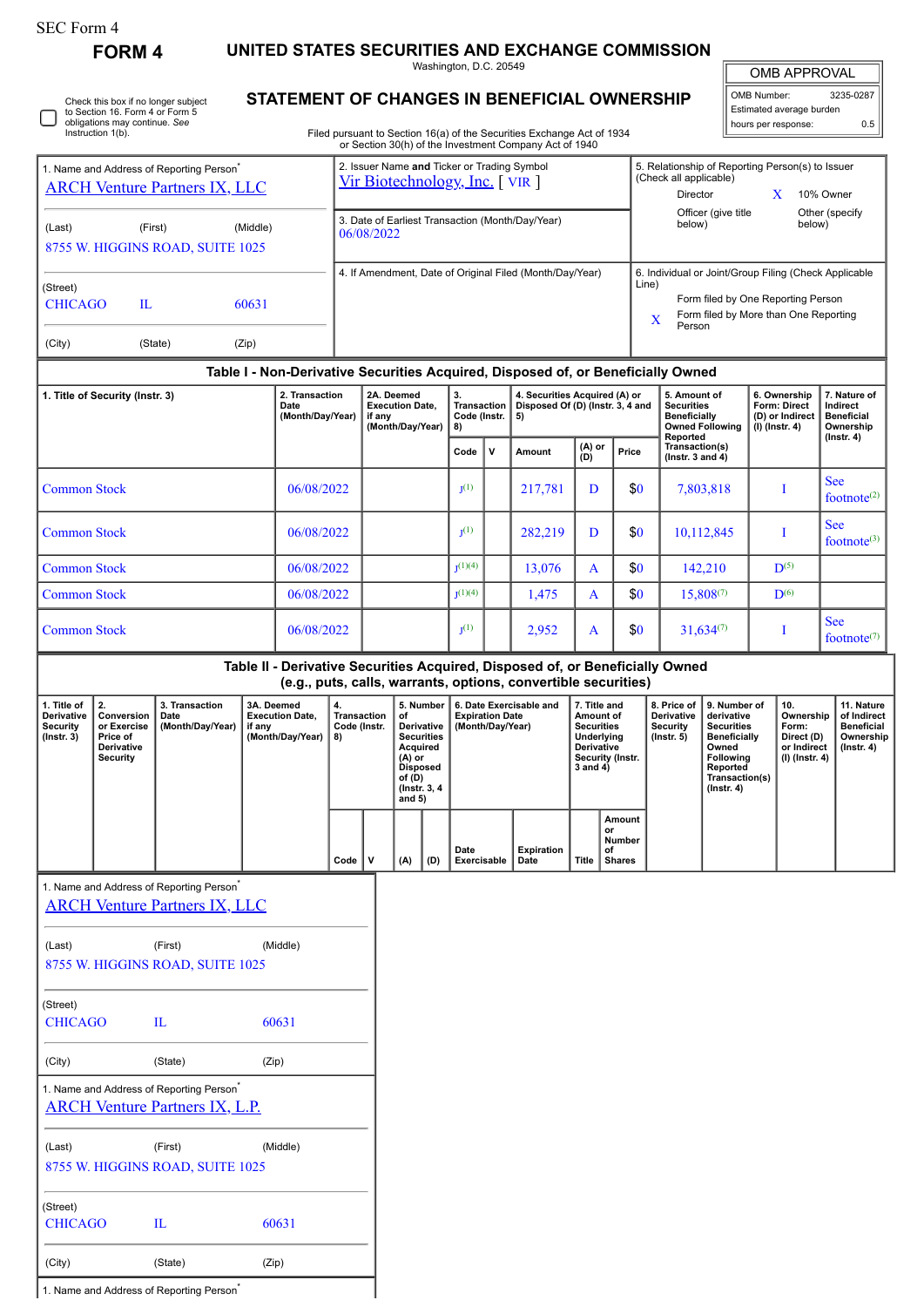|                            |                                                                                                   | <u>ARCH Venture Partners IX Overage, L.P.</u> |
|----------------------------|---------------------------------------------------------------------------------------------------|-----------------------------------------------|
| (Last)                     | (First)                                                                                           | (Middle)                                      |
|                            | 8755 W. HIGGINS ROAD, SUITE 1025                                                                  |                                               |
| (Street)                   |                                                                                                   |                                               |
| <b>CHICAGO</b>             | Ш                                                                                                 | 60631                                         |
| (City)                     | (State)                                                                                           | (Zip)                                         |
|                            | 1. Name and Address of Reporting Person <sup>®</sup><br><b>ARCH Venture Fund IX, L.P.</b>         |                                               |
| (Last)                     | (First)                                                                                           | (Middle)                                      |
|                            | 8755 W. HIGGINS ROAD, SUITE 1025                                                                  |                                               |
| (Street)<br><b>CHICAGO</b> | Ш                                                                                                 | 60631                                         |
| (City)                     | (State)                                                                                           | (Zip)                                         |
|                            | 1. Name and Address of Reporting Person <sup>®</sup><br><b>ARCH Venture Fund IX Overage, L.P.</b> |                                               |
| (Last)                     | (First)<br>8755 W. HIGGINS ROAD, SUITE 1025                                                       | (Middle)                                      |
| (Street)<br><b>CHICAGO</b> | Ш                                                                                                 | 60631                                         |
| (City)                     | (State)                                                                                           | (Zip)                                         |
| <b>CRANDELL KEITH</b>      | 1. Name and Address of Reporting Person <sup>*</sup>                                              |                                               |
| (Last)                     | (First)                                                                                           | (Middle)                                      |
|                            | C/O ARCH VENTURE PARTNERS IX, LLC                                                                 |                                               |
|                            | 8755 W. HIGGINS ROAD, SUITE 1025                                                                  |                                               |
| (Street)<br><b>CHICAGO</b> | Ш                                                                                                 | 60631                                         |
| (City)                     | (State)                                                                                           | (Zip)                                         |
| <b>BYBEE CLINTON</b>       | 1. Name and Address of Reporting Person <sup>*</sup>                                              |                                               |
| (Last)                     | (First)                                                                                           | (Middle)                                      |
|                            | C/O ARCH VENTURE PARTNERS IX, LLC<br>8755 W. HIGGINS ROAD, SUITE 1025                             |                                               |
| (Street)                   |                                                                                                   |                                               |
| <b>CHICAGO</b>             | IL                                                                                                | 60631                                         |
| (City)                     | (State)                                                                                           | (Zip)                                         |

## **Explanation of Responses:**

1. Distribution of Common Stock held by a limited partnership to its partners for no consideration.

2. These shares are directly held by ARCH Venture Fund IX, L.P. ("ARCH IX"). ARCH Venture Partners IX, L.P. ("GPLP"), as the sole general partner of ARCH IX, may be deemed to beneficially own<br>of GPLLC, each of Keith Crande

4. Change from indirect to direct ownership of shares previously reported as beneficially owned by the Reporting Person.

5. Shares held directly by Crandell.

6. Shares held directly by Bybee.

7. Reclassified shares previously reported as direct to indirect to reflect these shares are held by a trust for the benefit of family members of Bybee.

**By: ARCH Venture Partners** IX, LLC, By: /s/ Mark McDonnell, as Attorney-in-

06/10/2022

<sup>3.</sup> These shares are directly held by ARCH Venture Fund IX Overage, L.P. ("ARCH Overage"). ARCH Venture Partners IX Overage, L.P. ("Overage GPLP"), as the sole general partner of ARCH Overage, may be deemed to beneficially Overage. As managing directors of GPLLC, each of the ARCH Managing Directors may be deemed to beneficially own the shares held by ARCH Overage. Each of Overage GPLP, GPLLC and the ARCH Managing Directors disclaims beneficial ownership of the securities reported herein, except to the extent of their pecuniary interest therein, if any.